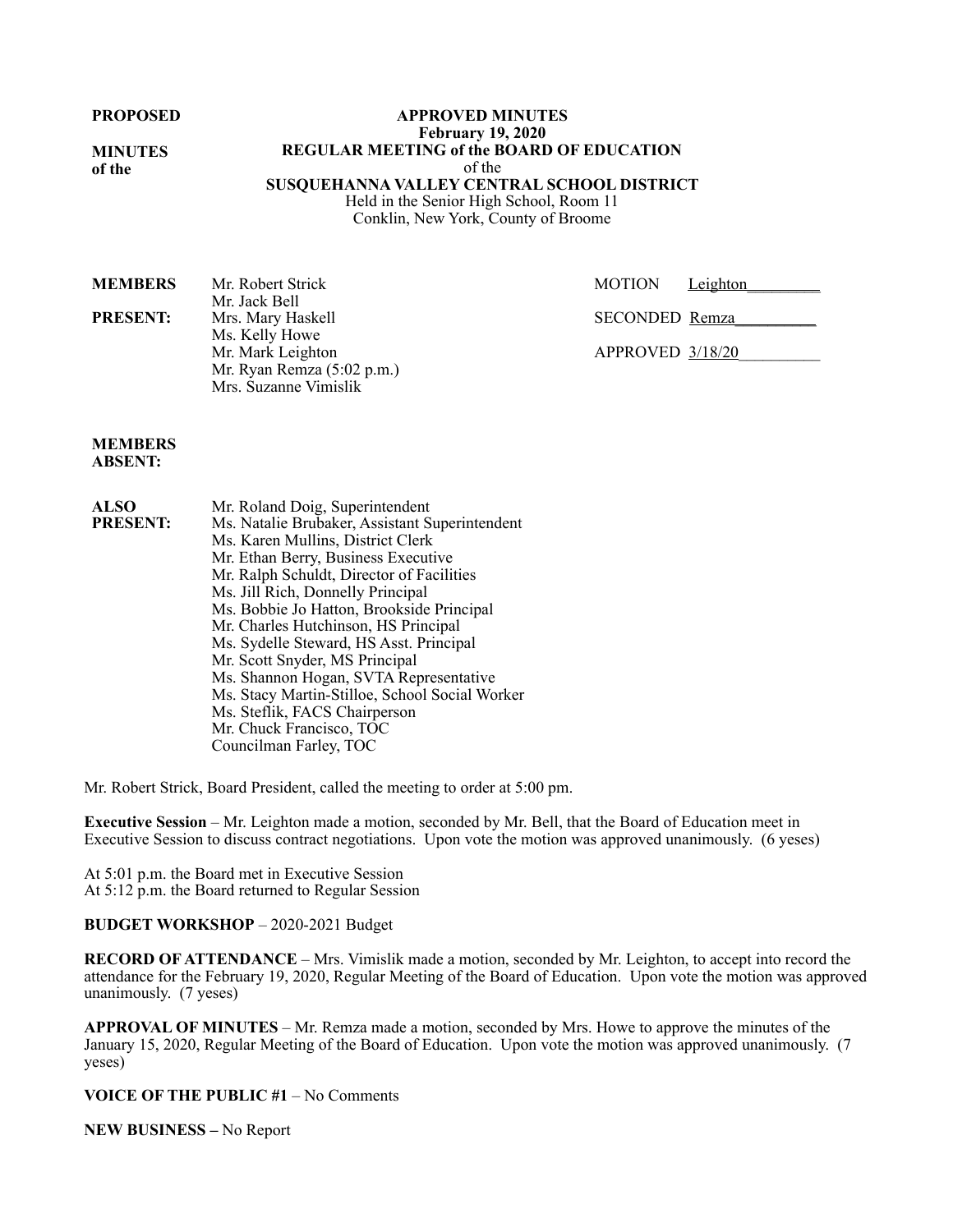**FINANCIAL REPORT** – Mr. Remza made a motion, seconded by Mrs. Vimislik, that the Board acknowledges receipt of the January financial reports. Upon vote the motion was approved unanimously. (7 yeses)

### **SUPERINTENDENT'S REPORT** –

**Resolutions** – Mr. Remza made a motion, seconded by Mr. Bell, to approve the following resolutions:

Special Education Recommendations – that the Susquehanna Valley Board of Education: • Authorize the 4 services recommended on the CSE list dated  $1/8 - 2/5/20$ 

Retirements – that the following retirements be approved:

| Name                  | Position          | Years of Service   | <b>Effective Date</b> |
|-----------------------|-------------------|--------------------|-----------------------|
| Ray Haskell           | Teacher           | $1990 - 2020(30)$  | 6/30/20               |
| Diana Homoleski       | Teacher           | $1986 - 2020(34)$  | 6/30/20               |
| Cheryl Butcher        | Teacher           | $1990 - 2020(30)$  | 6/30/20               |
| <b>Richard Cleary</b> | Teacher           | $1992 - 2020(28)$  | 6/30/20               |
| Allen Kaplan          | <b>Bus Driver</b> | $2007 - 2020(13)$  | 6/30/20               |
| David Wdowiak         | Head Grounds Man  | $1982 - 2020(38)$  | 6/30/20               |
| Eric Frisbie          | Grounds Man       | $2003 - 2020(17)$  | 6/30/20               |
| Jeffrey Swingle       | Custodian         | $2009 - 2020(11)$  | 6/30/20               |
| Michael DiRenzo       | Custodian         | $2012 - 2020(7.5)$ | 6/30/20               |
| Pam Fellin            | Cook Manager      | $1990 - 2020(30)$  | 6/30/20               |

Non-Instructional Appointments – that the following non-instructional appointments be approved:

| Name                  | Position / Location |                | Rate of Pay     | Effective<br>Date |
|-----------------------|---------------------|----------------|-----------------|-------------------|
| Justin Tripp          | Cleaner             | Middle School  | As Per Contract | 2/20/20           |
| <b>Trevor Lezotte</b> | Laborer             | District-Wide  | As Per Contract | 2/20/20           |
| Jason Osborne         | Laborer             | District-Wide  | As Per Contract | 2/20/20           |
| Michael Thompson      | <b>Bus Driver</b>   | Transportation | As Per Contract | 2/20/20           |
| <b>Brooke Moelder</b> | Food Service Helper | Secondary      | As Per Contract | 2/20/20           |

Instructional Substitute Appointments – that the following instructional substitute appointments be approved:

| Name              | Position                           | Rate of Pay     | <b>Effective Date</b> |
|-------------------|------------------------------------|-----------------|-----------------------|
| James Gleason     | Substitute Teacher – Certified     | As Per Contract | 2/21/19               |
| Patricia Crockett | Substitute Teacher – Non-Certified | As Per Contract | 2/21/19               |
| Mary Chesna       | Substitute Teacher - Non-Certified | As Per Contract | 2/21/19               |
| Corbin Henry      | Substitute Teacher – Non-Certified | As Per Contract | 2/21/19               |
| McKenzie Townsend | Substitute Teacher - Non-Certified | As Per Contract | 2/21/19               |

Instructional Substitute Appointments – that the following instructional substitute appointments be approved: Name Position Rate of Pay Effective Date

| wane            | 1 USHUUH                       | <b>IVALUE OI LAV</b> | <b>LIRE ISLE</b> |
|-----------------|--------------------------------|----------------------|------------------|
| Anthony Alduino | Substitute Teacher – Certified | As Per Contract      | 2/20/20          |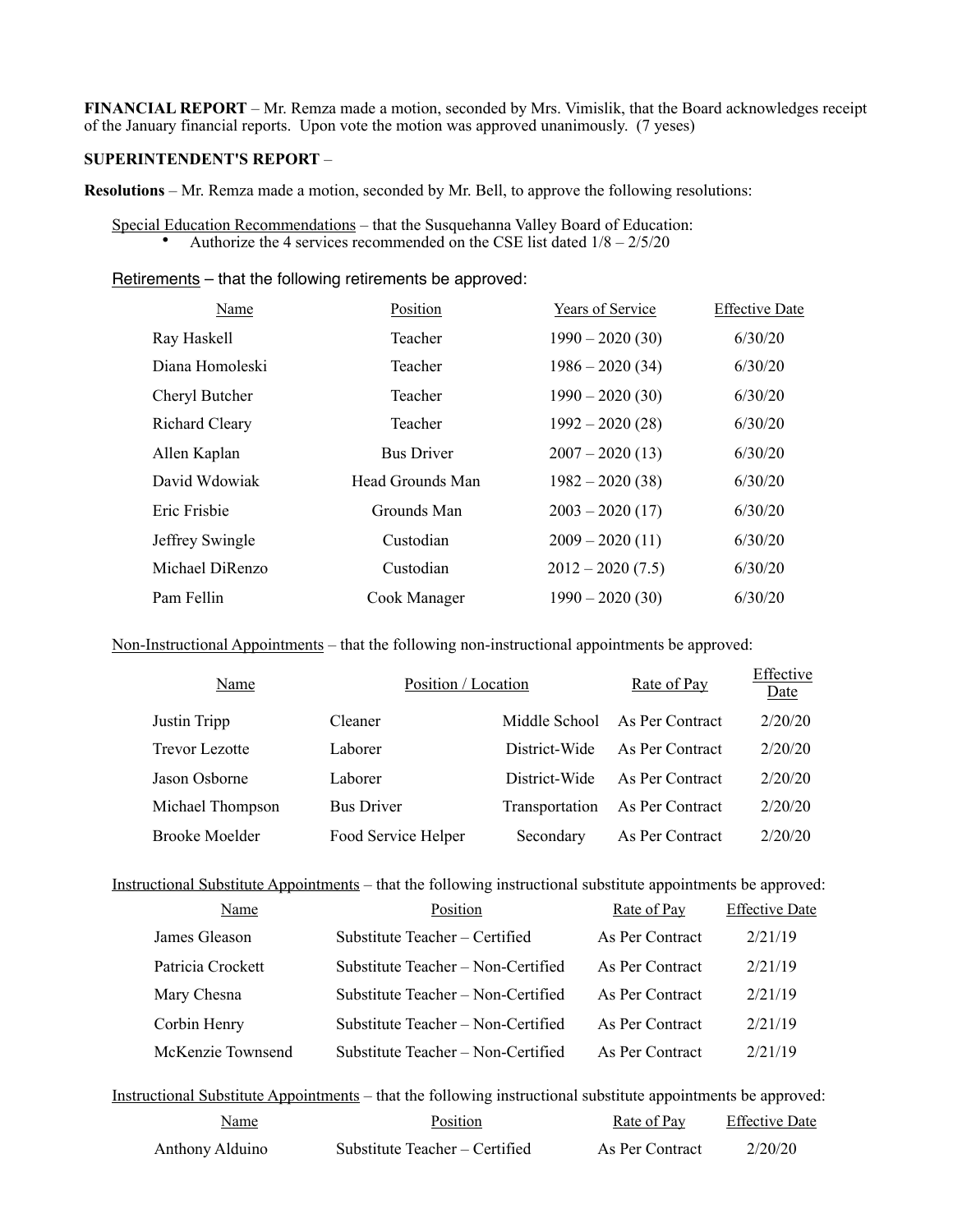| Nicole Sager     | Substitute Teacher - Certified   | As Per Contract | 2/20/20 |
|------------------|----------------------------------|-----------------|---------|
| Einat Beygelman  | Substitute Teacher – Uncertified | As Per Contract | 2/20/20 |
| Jeffrey McKinney | Substitute Teacher - Uncertified | As Per Contract | 2/20/20 |
| Jeanette Kelly   | Substitute Teacher – Uncertified | As Per Contract | 2/20/20 |
| Patricia Blair   | Substitute Teacher - Uncertified | As Per Contract | 2/20/20 |
| Taylor Lloyd     | Substitute Teacher - Uncertified | As Per Contract | 2/20/20 |

| Athletic Department Spring Head/Assistant Coach Appointments – that the following 2019-20 athletic department |
|---------------------------------------------------------------------------------------------------------------|
| spring head/assistant coach appointments be approved:                                                         |

| <b>Name</b>         | Position                            | Rate of Pay     | <b>Effective Date</b> |
|---------------------|-------------------------------------|-----------------|-----------------------|
| Stephen Haskell     | <b>Head Varsity Baseball</b>        | As Per Contract | 2019-20 School Year   |
| Karen Bidwell       | <b>Head Varsity Softball</b>        | As Per Contract | 2019-20 School Year   |
| Anthony Ruffo       | <b>Head Varsity Boys Tennis</b>     | As Per Contract | 2019-20 School Year   |
| Courtney Marris     | Head Varsity Girls Track & Field    | As Per Contract | 2019-20 School Year   |
| Gianni Cordisco     | Head Varsity Boys Track & Field     | As Per Contract | 2019-20 School Year   |
| Chad Freije         | Asst. Junior Varsity Baseball       | As Per Contract | 2019-20 School Year   |
| Matt Merrell        | Asst. Modified Baseball             | As Per Contract | 2019-20 School Year   |
| Amanda Spottek      | Asst. Junior Varsity Softball       | As Per Contract | 2019-20 School Year   |
| Sara Loftus         | Asst. Modified Softball             | As Per Contract | 2019-20 School Year   |
| <b>Rick Cleary</b>  | Asst. Varsity Track & Field         | As Per Contract | 2019-20 School Year   |
| Michael Ford        | Asst. Modified Boys' Tennis         | As Per Contract | 2019-20 School Year   |
| <b>Rick Cleary</b>  | Asst. Varsity Track & Field         | As Per Contract | 2019-20 School Year   |
| Grace Tabeek        | Asst. Varsity Track & Field         | As Per Contract | 2019-20 School Year   |
| Michael Henderson   | Asst. Varsity Track & Field         | As Per Contract | 2019-20 School Year   |
| <b>Allison Cass</b> | Asst. Modified Boys' Track & Field  | As Per Contract | 2019-20 School Year   |
| Collin Staiger      | Asst. Modified Girls' Track & Field | As Per Contract | 2019-20 School Year   |

Athletic Department Appointment – that the following athletic department appointment be approved:

| Name          | Position  | Rate of Pay     | <b>Effective Date</b> |
|---------------|-----------|-----------------|-----------------------|
| Sarah Steflik | Lifeguard | As Per Contract | 2/20/20               |

# Bid Awards – that the following bids be approved:

RESOLVED, upon the recommendation of the Superintendent of Schools and the Director of Food Services, that the Susquehanna Valley Board of Education approve the Meat & Cheese Bid for the months of March-April and that it be awarded to the following vendors:

| 1700        | anos<br><b>__</b> | $\alpha n \tau$<br>'IIZI<br>_______ | ----- | . |
|-------------|-------------------|-------------------------------------|-------|---|
| ----------- |                   |                                     |       |   |

Donation – that the Board of Education hereby accepts the generous donation from Amphenol Aerospace of Sidney, NY, a Stratasys Dimension Elite 3D printer, valued at \$30,000, to the High School Technology Department.

School Policies/Administrative Regulations - 1<sup>st</sup> Reading - that the following school policy be reviewed:<br>• That th

• That the new School Policy #5676, Privacy and Security for Student Data and Teacher and Principal Data, be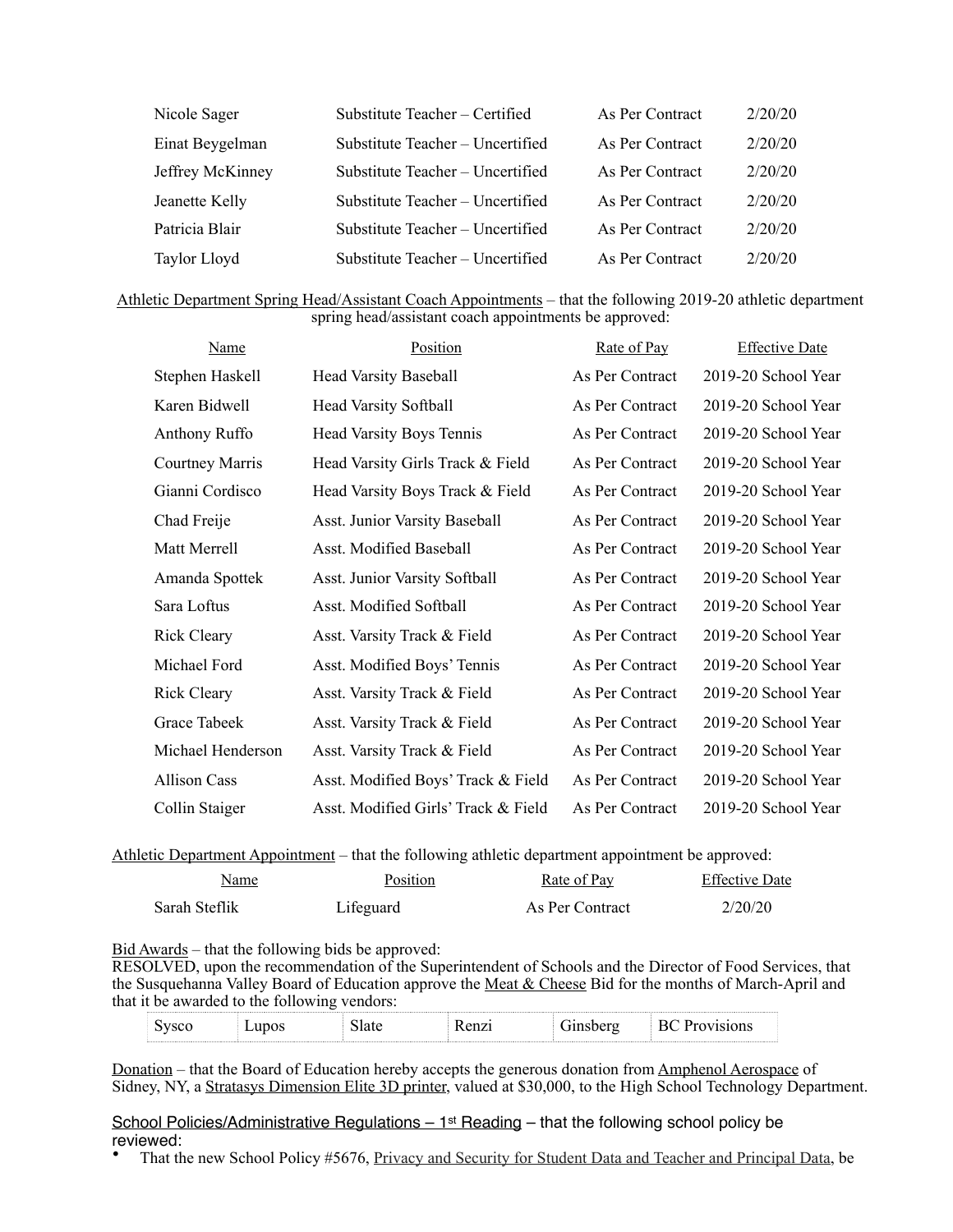reviewed. Second reading/adoption to be recommended at the March 18, 2020, Board of Education Meeting.

Budget Transfers – that the following budget transfers be approved:

| From              | $\underline{\operatorname{To}}$ | Amount      |
|-------------------|---------------------------------|-------------|
| A 2110.130-06-203 | A 2110.120-01-200               | \$37,802.00 |
| A 2110.120-04-201 | A 2110.121-04-201               | \$70,058.00 |
| A 2250.160-01-400 | A 2110.160-01-200               | \$17,000.00 |
| A 2250.150-99-400 | A 2250.150-99-403               | \$23,485.00 |
| A 2250.160-99-400 | A 2250.160-99-403               | \$5,500.00  |
| A 9060.800-99-700 | A 2250.472-99-400               | \$18,000.00 |

2020-2021 School Calendar – that the school calendar for 2020-2021 be approved as proposed.

Tuition Rates – that the 2019-20 tuition rates have been determined in accordance with the formula established by Part 174 of the Regulations of the Commissioner of Education. The Superintendent recommends the rates for 2019-20 be approved as follows:

| Grade<br>Level of Pupil | Tuition for Regular<br><b>Education Pupil</b> | Tuition for Special Ed Pupil |
|-------------------------|-----------------------------------------------|------------------------------|
| Full Day K-5            | \$6,079                                       | \$20,098                     |
| Full Day 6-12           | \$13,835                                      | \$27,854                     |

Upon vote the motion was approved unanimously. (7 yeses)

**BOCES Final Request for Services** – Mrs. Vimislik made a motion, seconded by Mrs. Howe, that the Board of Education of the Susquehanna Valley Central School District will participate in the attached services during 2020-2021 to the extent indicated. The Board of Education agrees to pay Broome-Tioga BOCES the charges identified on the base contract according to the schedule as determined by Broome – Tioga BOCES. Also, be it resolved that payments on

supplemental contracts will be implemented by the district in accordance with the Broome – Tioga BOCES requirements.

Upon vote the motion was approved unanimously. (7 yeses)

**Special Education Recommendation** – Mr. Leighton made a motion, seconded by Mrs. Howe, that the Susquehanna Valley Board of Education:

Authorize the 3 services recommended on the CPSE list dated 1/16 – 2/13/20

Upon vote the motion was approved unanimously. (7 yeses)

**Retirements** – Mr. Leighton made a motion, seconded by Mrs. Howe, that the following retirements be approved:

| Name          | Position            | Years of Service  | <b>Effective Date</b> |
|---------------|---------------------|-------------------|-----------------------|
| Cherie Gorman | Food Service Helper | $1991 - 2020(29)$ | 6/30/20               |
| Michele Smith | Cook                | $2001 - 2020(19)$ | 6/30/20               |

Upon vote the motion was approved unanimously. (7 yeses)

**CNCT Contract** – Mr. Leighton made a motion, seconded by Mrs. Howe, that the Susquehanna Valley Board of Education approve the funds for the contract between the District and the Susquehanna Valley Certified Non-Classroom Teachers' (CNCT) for the school years July 1, 2020, through June 30, 2023

Upon vote the motion was approved unanimously. (7 yeses)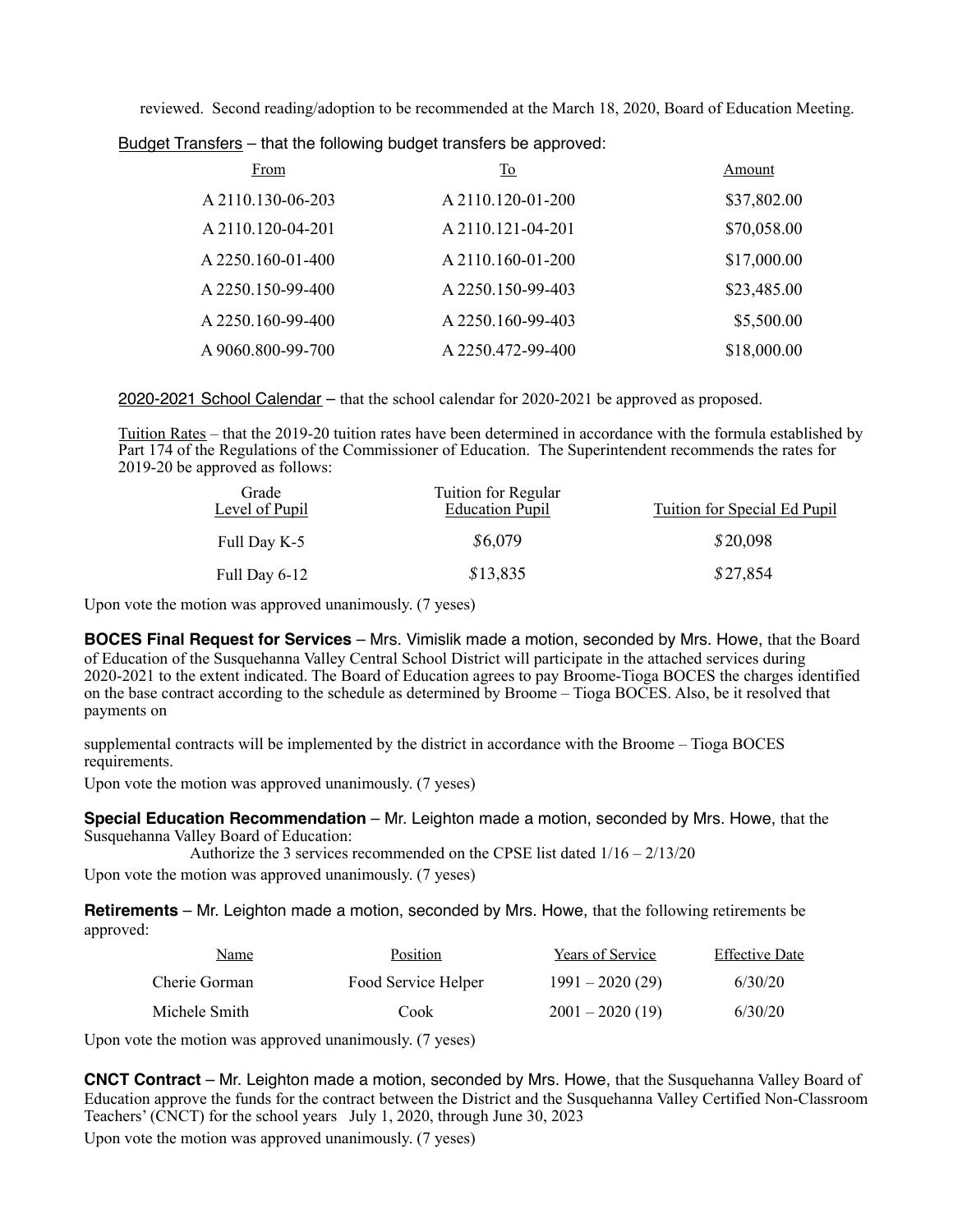**DWRU Contract** – Mr. Bell made a motion, seconded by Mr. Remza, that the Susquehanna Valley Board of Education approve the funds for the contract between the District and the Susquehanna Valley District-Wide Resource Unit (DWRU) for the school years July 1, 2021, through June 30, 2024.

Upon vote the motion was approved unanimously. (7 yeses)

**ASSISTANT SUPERINTENDENT'S REPORT** – Mrs. Brubaker introduced a new text book for the Family and Consumer Science Department. She also passed around a flyer for the Buzz program that will be held in the High School on March 4; students grades 7-12 will be viewing a film and hearing a question and answer session panel related to substance abuse tied to mental health. At 2:30 that afternoon they will have a secondary staff meeting to discuss changes in drug trends and edible THC products so that staff can be informed as these products become more readily available. That evening, the program will be opened up to parents, caregivers and community members to promote awareness within the homes, but will not be open to students. Mrs. Brubaker said that they are working on Superintendent's Conference Day information and everyone was recently emailed with what their assignments will be that day. She discussed two grants that she and Broome-Tioga BOCES are partnering on. The first one is through New York State based on the new technology and computer science standards to help with professional development for our teachers. She was very excited about the second grant that would allow districts to partner with each other to create means to offer advanced course work to students through a blended learning and online platform.

## **BOARD OF EDUCATION DEVELOPMENT REPORT - No Report**

**VOICE OF THE ADMINISTRATORS** – Ms. Steward announced that there will be a volleyball tournament this Friday called Volleyball for Mental Health, which will be partnering with the Mental Health Association of the Southern Tier to raise money on top of two grants specified for this. She stated that Senator Akshar visited recognizing Matt Fioentino for Akshar's All Stars; his family was here to surprise him. She said that they recently announced the valedictorian, Nathan Kuhnke and the salutatorian, Dylan Vanderbilt in the high school.

Mr. Snyder reported that the middle school just finished the One School One Book program that was discussed a couple months ago. He said that at the end of January, 125 eighth graders went to a Spark program at SUNY Broome. The students were introduced to BOCES and SUNY Broome programs as well as different trade businesses. He reported that the Yes Leads will visit the elementary schools Friday, and the Fun Night was snowed out and is rescheduled for early March.

Mr. Schuldt gave an update on the vestibule work scheduled for this summer. We are still awaiting final approval from SED on the architectural part of the project; the engineering portion was approved previously. He has applied for rebates through NYSEG for LED lighting throughout the district.

Ms. Rich thanked Ms. Martin-Stilloe for her presentation and expressed her admiration for her work in the Donnelly building. She reported that Donnelly and Brookside together held their fifth grade Trivia Night; a big thanks to the PTA for their help with this. She stated that both Brookside and Donnelly: fifth graders went to BT-BOCES and took part in the Career and Technical Education program; PARP continues and Jordan Patch from Animal Adventure will be bringing in some animals in March; the Me and My VIP Dance coming up on Friday; and PTA will be playing Frozen II next Friday. She reported that many students will be playing at the Oakdale Mall for Music in our Schools Month. She stated that four students made All County Chorus.

Ms. Hatton reported that Melissa Simpson is doing a program called Fit Kids through the month of February. Brookside PTA held Winterfest with a cookie baking contest, and they have a large list of events happening throughout the month.

Ms. Steflik reported that the job posting is out for the technology position open in the High School, and she is hoping that we get some good applicants so that we can grow the technology department. She said that Ms. Esperon-Meneilly has started a new Broome Fast Forward class in the High School to ready students for college and/or career. Mrs. Brubaker remarked that a couple technology student teachers came out to SV for a visit recently, which she hopes will work out for filling our technology position.

**VOICE OF THE PUBLIC #2** – Mr. Chuck Francisco and Mr. William Farley, Town of Conklin, presented a plaque to the SV Varsity Football Team to recognize and honor them on their State Championship.

**MOTION TO ADJOURN** – Mrs. Vimislik made a motion, seconded by Mr. Remza, that the meeting be adjourned. Upon vote the motion was approved unanimously. (7 yeses)

There being no further business, Mr. Strick adjourned the meeting at 7:13 p.m.